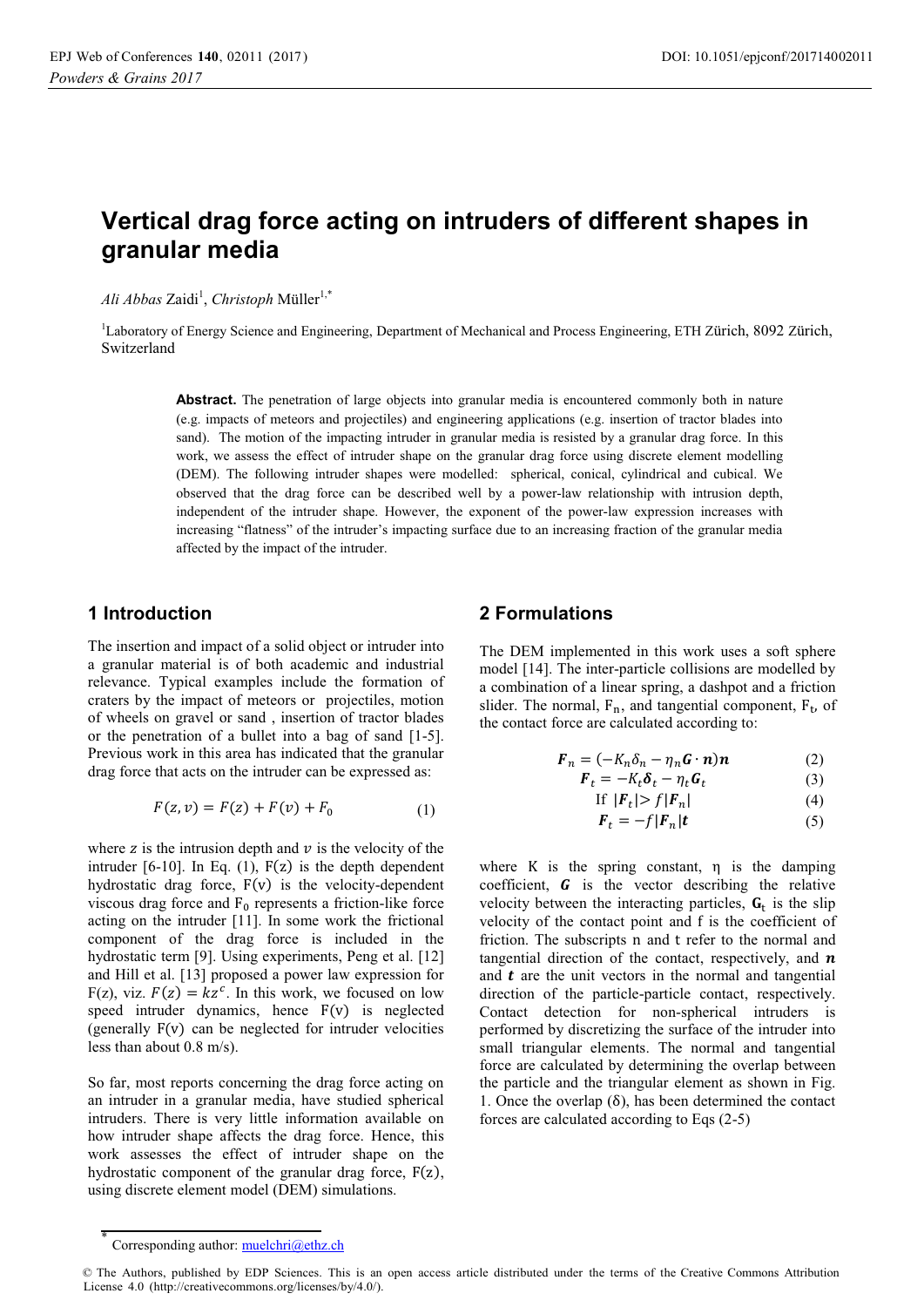

**Fig. 1.** Contact detection between the non-spherical intruder and particles.

The total force acing on an intruder is determined by summing up all forces acting on the elements of the intruder surface. Our numerical model was validated by MRI experiments and DEM simulations of spherical shaped intruders. In the latter validation case, a spherical intruder was pulled through a granular bed. The granular drag force calculated using the discretization scheme described above and using a conventional spherical DEM approach were compared. Good agreement between the different DEM schemes was observed.

#### **3 Simulation Setup**

To determine the drag force acting on non-spherical intruders in granular media, the following simulation setup was used. The granular bed was contained in a rectangular container. The width, depth and height of the granular bed was  $30 \times 30 \times 180$  times the particle diameter  $(d_n)$ . Particles were allowed to settle under gravity. The properties of particles used in the simulations are given in Table 1.

**Table 1.** Properties of the particles used.

| $d_p$ .                 | $1.2 \text{ mm}$ |
|-------------------------|------------------|
| Restitution coefficient | 0.9              |
| Friction coefficient    | 0.3              |
| Elastic modulus         | $80000$ N/m      |

The non-spherical intruders were pulled through the bed with a constant velocity of 0.2 m/s (hence, in a very good approximation,  $F(z)$  is the only component of the granular drag force that has to be considered). The shapes and sizes of the intruders simulated are summarized in Table 2. The small, medium and large sized intruders are referred to as, respectively, Case 1, Case 2 and Case 3 in the manuscript.

| <b>Table 2.</b> Shapes and sizes of the intruder studied. |  |  |  |
|-----------------------------------------------------------|--|--|--|
|                                                           |  |  |  |

| Intruder shape and<br>direction of intrusion | <b>Intruder dimensions</b>                                                                                                                                |
|----------------------------------------------|-----------------------------------------------------------------------------------------------------------------------------------------------------------|
| R<br>н                                       | $H\times R=\begin{cases} 6d_p\times 3d_p\\ 12d_p\times 6d_p\\ 18d_p\times 9d_p \end{cases}$                                                               |
| R                                            | $R = 3d_p, 6d_p, 9d_p$                                                                                                                                    |
|                                              | $L \times L \times L$<br>$= \begin{cases} 6d_p \times 6d_p \times 6d_p \\ 12d_p \times 12d_p \times 12d_p \\ 18d_p \times 18d_p \times 18d_p \end{cases}$ |
| н<br>н                                       | $H\times R=\begin{cases} 6d_p\times\,3d_p\\ 12d_p\times\,6d_p\\ 18d_p\times\,9d_p \end{cases}$                                                            |

In Table 2 the arrow indicates the direction of intrusion. For a cylindrical intruder two intrusion directions were studied.

#### **4 Results & Discussions**

Fig. 2 plots the granular drag force (divided by the intruder volume) as a function of the dimensionless intrusion depth (normalized by the height of the intruder) for different intruder shapes. The height of the granular bed was kept constant in all of the cases studied. We observe that independent of the intruder shape the drag force acting on the intruder follows a power law with intrusion depth *z.* 

Similar to spherical intruders, dividing the drag force by the intruder volume leads to a size-independent power law expression for the drag force for all of particle shapes studied. We also observe that  $k \approx 1.3 \times 10^{-4}$ independent of particle shape. However, the power-law coefficient c is a function of intruder shape and equals to 1.19, 1.3, 1.35, 1.38 and 1.41 for conical, spherical, cylindrical H, cylindrical V and cubic shapes, respectively (Table 3).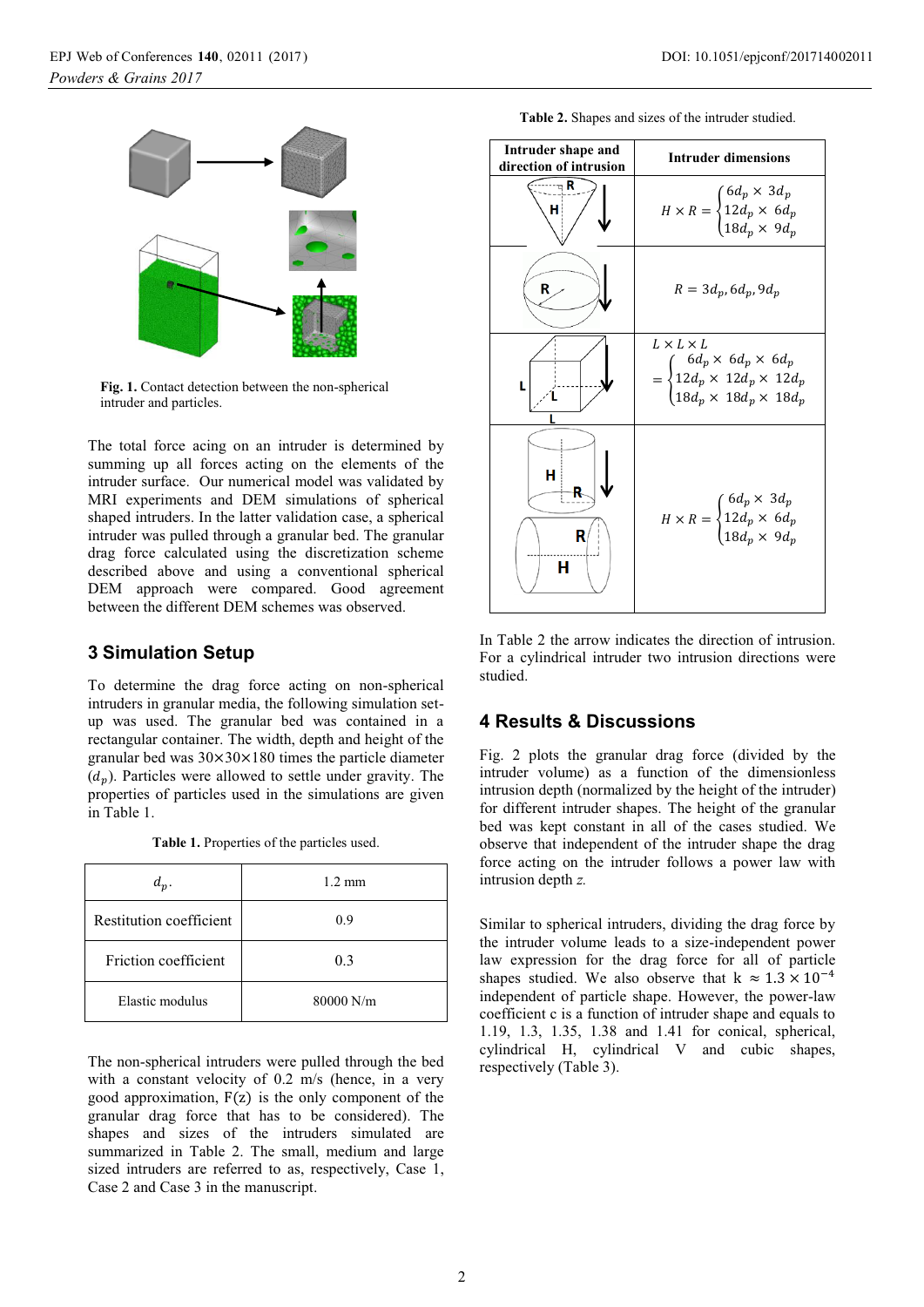

**Fig. 2.** Granular drag force acting on an intruder as a function of intrusion depth: (a) cone (b) sphere (c) cylinder configuration H (d) cylinder configuration V and (e) cube

 **Table 3.** Expressions for the drag force for different intruder shapes

| парсъ.       |                                                                                                |  |  |  |
|--------------|------------------------------------------------------------------------------------------------|--|--|--|
| <b>Shape</b> | <b>Power Law</b><br>$F(z) = kz^c$<br>$k = 1.3 \times 10^{-4} \frac{\text{N}}{\text{mm}^{(c)}}$ |  |  |  |
| Cone         | $F(z) = kz^{1.19}$                                                                             |  |  |  |
| Sphere       | $F(z) = kz^{1.3}$                                                                              |  |  |  |
| Cylinder H   | $F(z) = kz^{1.35}$                                                                             |  |  |  |
| Cylinder V   | $F(z) = kz^{1.38}$                                                                             |  |  |  |
| Cube         | $F(z) = kz^{1.41}$                                                                             |  |  |  |

It is worth noting that the value of c obtained for spheres is in agreement with previously reported experimental work [13]. Since for a given intrusion depth, cylinders and cubes experience a larger drag force than spheres or cones, it seems that the granular drag force increases with increasing "flatness" or "bluntness" of the impacting intruder surface.

To understand better this behaviour, we analysed in more detail the motion of particles around impacting intruders (Figs. 3 and 4). During the motion of the intruder, we determine the fraction of particles that have changed their original position (i.e. originally located in the purple box highlighted in Fig. 3).



**Fig. 3.** Schematic diagram of a box that moves with the intruder and is used for data analysis. The dashed green lines highlight the path of the box during intruder motion



**Fig. 4.** Percentage of particles originally located in a box around the intruder that are affected by the motion of the intruder.

From Fig 4 we observe that the motion of a cubic intruder affects more particles than the motion of a conical intruder. The increase of the granular drag force (and the exponent of the power law) with an increase in intruder flatness hence, may be due to a higher energy loss due to a larger number of particle collisions.

## **5 Conclusions**

The granular drag force acting on differently shaped intruders that are pulled with a constant velocity through a granular bed were studied using DEM. The following conclusions are drawn from this work:

(1) The hydrostatic component of the granular drag force obeys a power-law relationship with intrusion depth, independent of intruder shape.

(2) The granular drag force at a given intrusion depth increases with increasing"flatness" of the impacting intruder surface.

(3) The increasing exponent of the power-law relationship with increasing flatness of the intruder may be explained by an increasing number of particle-particle and particle-intruder collisions for "flatter" geometries.